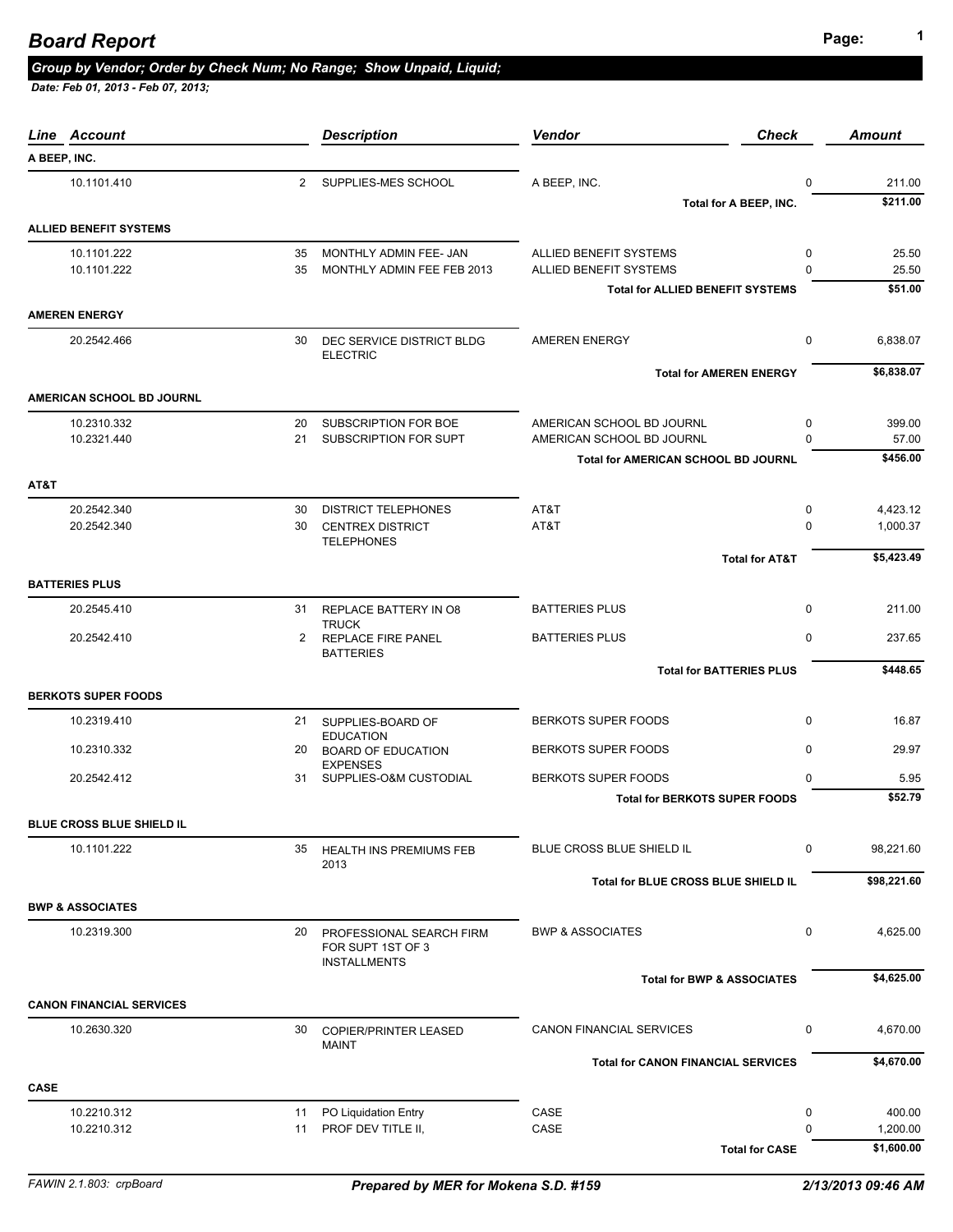|               | Line Account                        |              | <b>Description</b>                                                                | <b>Vendor</b>                                      | <b>Check</b>         | <b>Amount</b>    |
|---------------|-------------------------------------|--------------|-----------------------------------------------------------------------------------|----------------------------------------------------|----------------------|------------------|
| <b>COM ED</b> |                                     |              |                                                                                   |                                                    |                      |                  |
|               | 20.2542.466                         | 30           | PARTIAL DISTRICT BLDG<br>ELECTRIC-DEC 2012-MJH                                    | COM ED                                             | $\mathbf 0$          | 2,513.32         |
|               |                                     |              |                                                                                   | <b>Total for COM ED</b>                            |                      | \$2,513.32       |
|               | <b>COMMERCIAL FOOD SYSTEMS</b>      |              |                                                                                   |                                                    |                      |                  |
|               | 10.2562.411                         | 33           | <b>GENERAL FOOD-FOOD</b><br><b>SERVICE</b>                                        | COMMERCIAL FOOD SYSTEMS                            | $\mathbf 0$          | 307.71           |
|               | 10.2562.411                         |              | 33 GENERAL FOOD-FOOD<br><b>SERVICE</b>                                            | COMMERCIAL FOOD SYSTEMS                            | $\Omega$             | 203.07           |
|               | 10.2562.411                         |              | 33 GENERAL FOOD-FOOD<br><b>SERVICE</b>                                            | COMMERCIAL FOOD SYSTEMS                            | $\Omega$             | 827.04           |
|               | 10.1125.410<br>10.2562.411          | 33           | 22 SUPPLIES-EARLY START<br><b>GENERAL FOOD-FOOD</b><br><b>SERVICE</b>             | COMMERCIAL FOOD SYSTEMS<br>COMMERCIAL FOOD SYSTEMS | $\Omega$<br>$\Omega$ | 105.82<br>345.41 |
|               |                                     |              |                                                                                   | <b>Total for COMMERCIAL FOOD SYSTEMS</b>           |                      | \$1,789.05       |
|               | <b>COMMUNICATION REVOLVIN FU</b>    |              |                                                                                   |                                                    |                      |                  |
|               | 20.2542.340                         | 30           | <b>DISTRICT TELEPHONES ICN</b><br><b>BANDWIDTH</b>                                | COMMUNICATION REVOLVIN FU                          | $\mathbf 0$          | 175.00           |
|               |                                     |              |                                                                                   | <b>Total for COMMUNICATION REVOLVIN FU</b>         |                      | \$175.00         |
|               | CPI QUALIFIED PLAN CONSUL           |              |                                                                                   |                                                    |                      |                  |
|               | 10.1101.211                         | 30           | DEC BENEFIT-403(b)                                                                | CPI QUALIFIED PLAN CONSUL                          | $\mathbf 0$          | 12.00            |
|               | 10.1101.211                         | 30           | <b>ADMINISTRATIVE FEE</b><br>JAN 2013 BENEFIT-403(b)<br><b>ADMINISTRATIVE FEE</b> | CPI QUALIFIED PLAN CONSUL                          | 0                    | 12.00            |
|               |                                     |              |                                                                                   | Total for CPI QUALIFIED PLAN CONSUL                |                      | \$24.00          |
|               | <b>DELTA DENTAL OF IL-RISK</b>      |              |                                                                                   |                                                    |                      |                  |
|               | 10.1101.222                         | 35           | <b>DENTAL INS-PREMIUMS</b>                                                        | DELTA DENTAL OF IL-RISK                            | 0                    | 7,989.90         |
|               |                                     |              |                                                                                   | Total for DELTA DENTAL OF IL-RISK                  |                      | \$7,989.90       |
|               | <b>ELIM CHRISTIAN SERVICES</b>      |              |                                                                                   |                                                    |                      |                  |
|               | 10.4120.678                         | 10           | PRIVATE TUITION JAN 2013                                                          | <b>ELIM CHRISTIAN SERVICES</b>                     | $\Omega$             | 10,491.65        |
|               |                                     |              |                                                                                   | <b>Total for ELIM CHRISTIAN SERVICES</b>           |                      | \$10,491.65      |
|               | <b>TIFFANY ENGLISH</b>              |              |                                                                                   |                                                    |                      |                  |
|               | 10.1101.410                         | $\mathbf{2}$ | MILEAGE REIMB-BETWEEN<br><b>SCHOOLS OCT-JAN</b>                                   | <b>TIFFANY ENGLISH</b>                             | 0                    | 59.54            |
|               |                                     |              |                                                                                   | <b>Total for TIFFANY ENGLISH</b>                   |                      | \$59.54          |
|               | <b>HEATHER ESGAR</b>                |              |                                                                                   |                                                    |                      |                  |
|               | 10.1101.410                         |              | 2 PICTURE DEVELOPING<br><b>CLASSWRITING</b>                                       | <b>HEATHER ESGAR</b>                               | $\mathbf 0$          | 15.92            |
|               |                                     |              |                                                                                   | <b>Total for HEATHER ESGAR</b>                     |                      | \$15.92          |
|               | <b>EVON'S TROPHIES &amp; AWARDS</b> |              |                                                                                   |                                                    |                      |                  |
|               | 10.2319.350                         | 21           | <b>ENGRAVING PLAQUE</b>                                                           | <b>EVON'S TROPHIES &amp; AWARDS</b>                | 0                    | 16.22            |
|               |                                     |              |                                                                                   | Total for EVON'S TROPHIES & AWARDS                 |                      | \$16.22          |
|               | FEIL WATER TREATMENT                |              |                                                                                   |                                                    |                      |                  |
|               | 10.2321.410                         |              | 21 WATER FOR DO OFFICE                                                            | FEIL WATER TREATMENT                               | $\Omega$             | 36.75            |
|               |                                     |              |                                                                                   | <b>Total for FEIL WATER TREATMENT</b>              |                      | \$36.75          |
|               | <b>DEARBORN NATIONAL LIFE</b>       |              |                                                                                   |                                                    |                      |                  |
|               | 10.1101.222                         |              | 35 LIFE INS PREMIUMS                                                              | DEARBORN NATIONAL LIFE                             | 0                    | 643.20           |
|               |                                     |              |                                                                                   | <b>Total for DEARBORN NATIONAL LIFE</b>            |                      | \$643.20         |
|               | <b>FOX RIVER FOODS</b>              |              |                                                                                   |                                                    |                      |                  |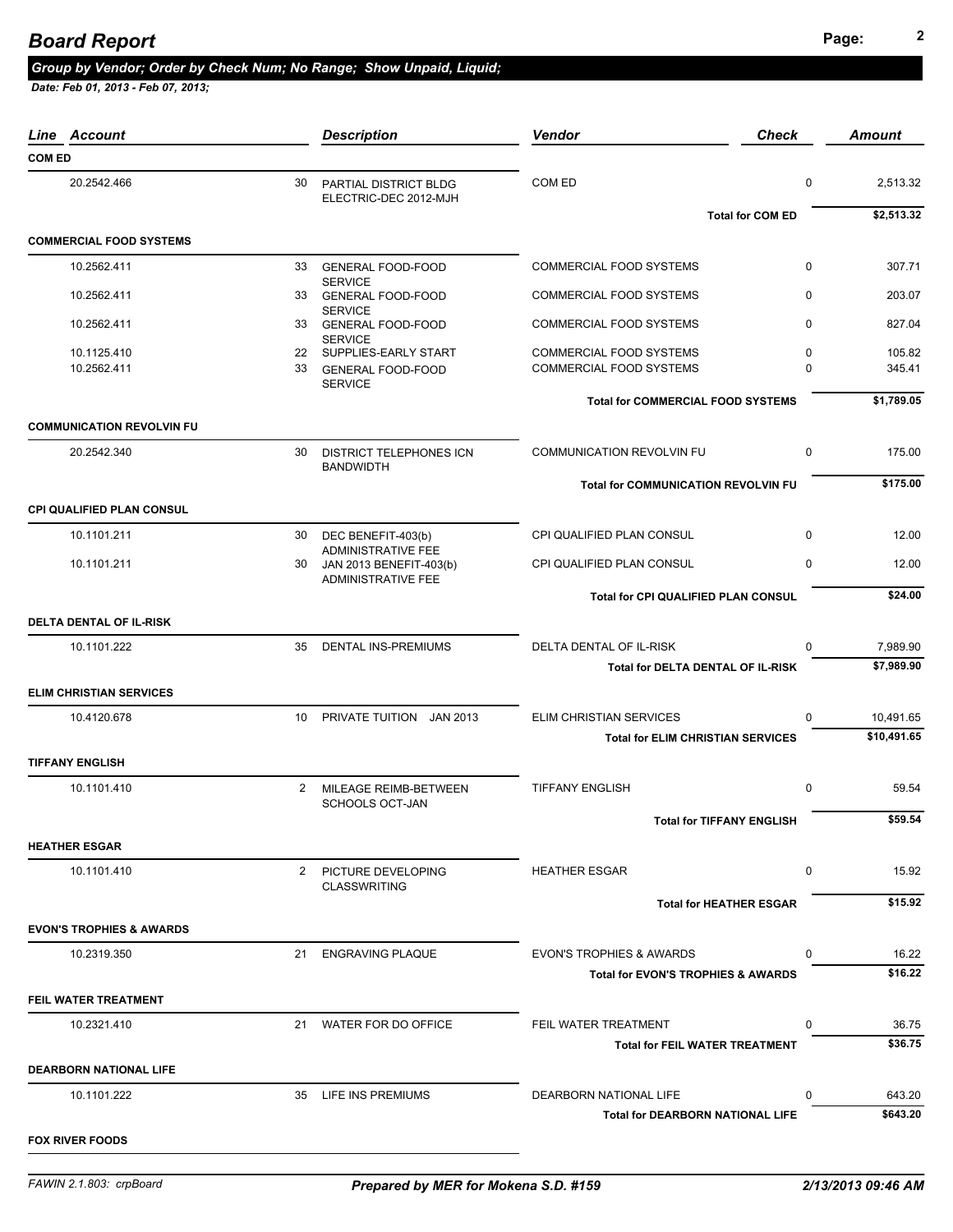*Date: Feb 01, 2013 - Feb 07, 2013;* 

|               | Line Account               |                | <b>Description</b>                                                        | Vendor                                    | <b>Check</b>                     | <b>Amount</b>     |
|---------------|----------------------------|----------------|---------------------------------------------------------------------------|-------------------------------------------|----------------------------------|-------------------|
|               | 10.2562.411                | 33             | <b>GENERAL FOOD-FOOD</b>                                                  | FOX RIVER FOODS                           | $\mathbf 0$                      | 296.08            |
|               | 10.2562.410                | 33             | <b>SERVICE</b><br>NON-FOOD SUPPLIES-FOOD                                  | FOX RIVER FOODS                           | $\mathbf 0$                      | 92.04             |
|               |                            |                | <b>SERVICE</b>                                                            |                                           |                                  |                   |
|               | 10.1101.413<br>10.2562.411 |                | 23 SUPPLIES-MIS PASS<br>33 GENERAL FOOD-FOOD                              | FOX RIVER FOODS<br><b>FOX RIVER FOODS</b> | 0<br>$\Omega$                    | 19.25<br>1,400.80 |
|               | 10.2562.410                |                | <b>SERVICE</b><br>33 NON-FOOD SUPPLIES-FOOD                               | FOX RIVER FOODS                           | $\mathbf 0$                      | 167.00            |
|               | 10.1101.412                |                | <b>SERVICE</b><br>23 SUPPLIES-MES PASS                                    | <b>FOX RIVER FOODS</b>                    | $\mathbf 0$                      | 29.00             |
|               | 10.1101.413                |                | 23 SUPPLIES-MIS PASS                                                      | FOX RIVER FOODS                           | $\mathbf 0$                      | 79.59             |
|               | 10.2562.411                |                |                                                                           | <b>FOX RIVER FOODS</b>                    | $\Omega$                         | 146.27            |
|               |                            |                | 33 GENERAL FOOD-FOOD<br><b>SERVICE</b>                                    |                                           |                                  |                   |
|               | 10.2562.411                |                | 33 GENERAL FOOD-FOOD<br><b>SERVICE</b>                                    | FOX RIVER FOODS                           | $\mathbf 0$                      | 1,223.65          |
|               | 10.2562.411                |                | 33 GENERAL FOOD-FOOD<br><b>SERVICE</b>                                    | FOX RIVER FOODS                           | $\mathbf 0$                      | 1,213.18          |
|               | 10.2562.411                |                | 33 GENERAL FOOD-FOOD<br><b>SERVICE</b>                                    | <b>FOX RIVER FOODS</b>                    | 0                                | 476.32            |
|               | 10.2562.410                |                | 33 NON-FOOD SUPPLIES-FOOD<br><b>SERVICE</b>                               | <b>FOX RIVER FOODS</b>                    | $\mathbf 0$                      | 255.16            |
|               | 10.2562.411                |                | 33 GENERAL FOOD-FOOD<br><b>SERVICE</b>                                    | FOX RIVER FOODS                           | $\mathbf 0$                      | 941.76            |
|               | 10.2562.410                | 33             | NON-FOOD SUPPLIES-FOOD                                                    | FOX RIVER FOODS                           | $\mathbf 0$                      | 90.00             |
|               | 10.2562.411                |                | <b>SERVICE</b><br>33 GENERAL FOOD-FOOD                                    | FOX RIVER FOODS                           | 0                                | 745.17            |
|               | 10.2562.410                |                | <b>SERVICE</b><br>33 NON-FOOD SUPPLIES-FOOD                               | FOX RIVER FOODS                           | $\mathbf 0$                      | 15.69             |
|               | 10.2562.411                |                | <b>SERVICE</b><br>33 GENERAL FOOD-FOOD                                    | <b>FOX RIVER FOODS</b>                    | $\mathbf 0$                      | 799.01            |
|               | 10.2562.410                |                | <b>SERVICE</b><br>33 NON-FOOD SUPPLIES-FOOD                               | <b>FOX RIVER FOODS</b>                    | $\Omega$                         | 114.51            |
|               | 10.2562.411                |                | <b>SERVICE</b><br>33 GENERAL FOOD-FOOD                                    | FOX RIVER FOODS                           | $\Omega$                         | 830.97            |
|               | 10.2562.411                |                | <b>SERVICE</b><br>33 GENERAL FOOD-FOOD                                    | <b>FOX RIVER FOODS</b>                    | $\mathbf 0$                      | 1,390.29          |
|               | 10.2562.410                |                | <b>SERVICE</b><br>33 NON-FOOD SUPPLIES-FOOD                               | FOX RIVER FOODS                           | 0                                | 149.36            |
|               |                            |                | <b>SERVICE</b>                                                            |                                           |                                  | \$10,475.10       |
|               |                            |                |                                                                           |                                           | <b>Total for FOX RIVER FOODS</b> |                   |
| <b>GOPHER</b> | 10.1500.410                | $\overline{4}$ | MJH PE SUPPLIES,                                                          | <b>GOPHER</b>                             | $\Omega$                         | 1,248.21          |
|               |                            |                |                                                                           |                                           | <b>Total for GOPHER</b>          | \$1,248.21        |
|               | <b>G.W. BERKHEIMER CO.</b> |                |                                                                           |                                           |                                  |                   |
|               | 20.2542.410                |                | 2 REPAIR/REPLACEMENT                                                      | G.W. BERKHEIMER CO.                       | 0                                | 47.37             |
|               | 10.2562.410                |                | O&M/MES<br>33 PARTS FREEZER MJH                                           | G.W. BERKHEIMER CO.                       | 0                                | 128.64            |
|               |                            |                |                                                                           |                                           | Total for G.W. BERKHEIMER CO.    | \$176.01          |
|               | <b>LAURA HARTWELL</b>      |                |                                                                           |                                           |                                  |                   |
|               |                            |                |                                                                           |                                           |                                  |                   |
|               | 10.1200.300                |                | 10 REIMBURSE FOR M PENN<br>SERVICES NOV 2012- DUE                         | <b>LAURA HARTWELL</b>                     | $\mathbf 0$                      | 291.00            |
|               | 10.1200.300                |                | <b>PROCESS</b><br>10 REIMBURSE FOR M PENN<br>SERVICES DEC 2012- DUE       | <b>LAURA HARTWELL</b>                     | $\mathbf 0$                      | 330.50            |
|               | 10.1200.300                |                | <b>PROCESS</b><br>10 REIMBURSE FOR ABA THERAPY<br>SERVICES- NOV 2012- DUE | LAURA HARTWELL                            | $\mathbf 0$                      | 909.00            |
|               | 10.1200.300                |                | <b>PROCESS</b><br>10 REIMBURSE FOR ABA THERAPY<br>SERVICES- DEC 2012- DUE | <b>LAURA HARTWELL</b>                     | $\mathbf 0$                      | 869.50            |
|               |                            |                | <b>PROCESS</b>                                                            |                                           | <b>Total for LAURA HARTWELL</b>  | \$2,400.00        |
|               |                            |                |                                                                           |                                           |                                  |                   |

### **HOME DEPOT\***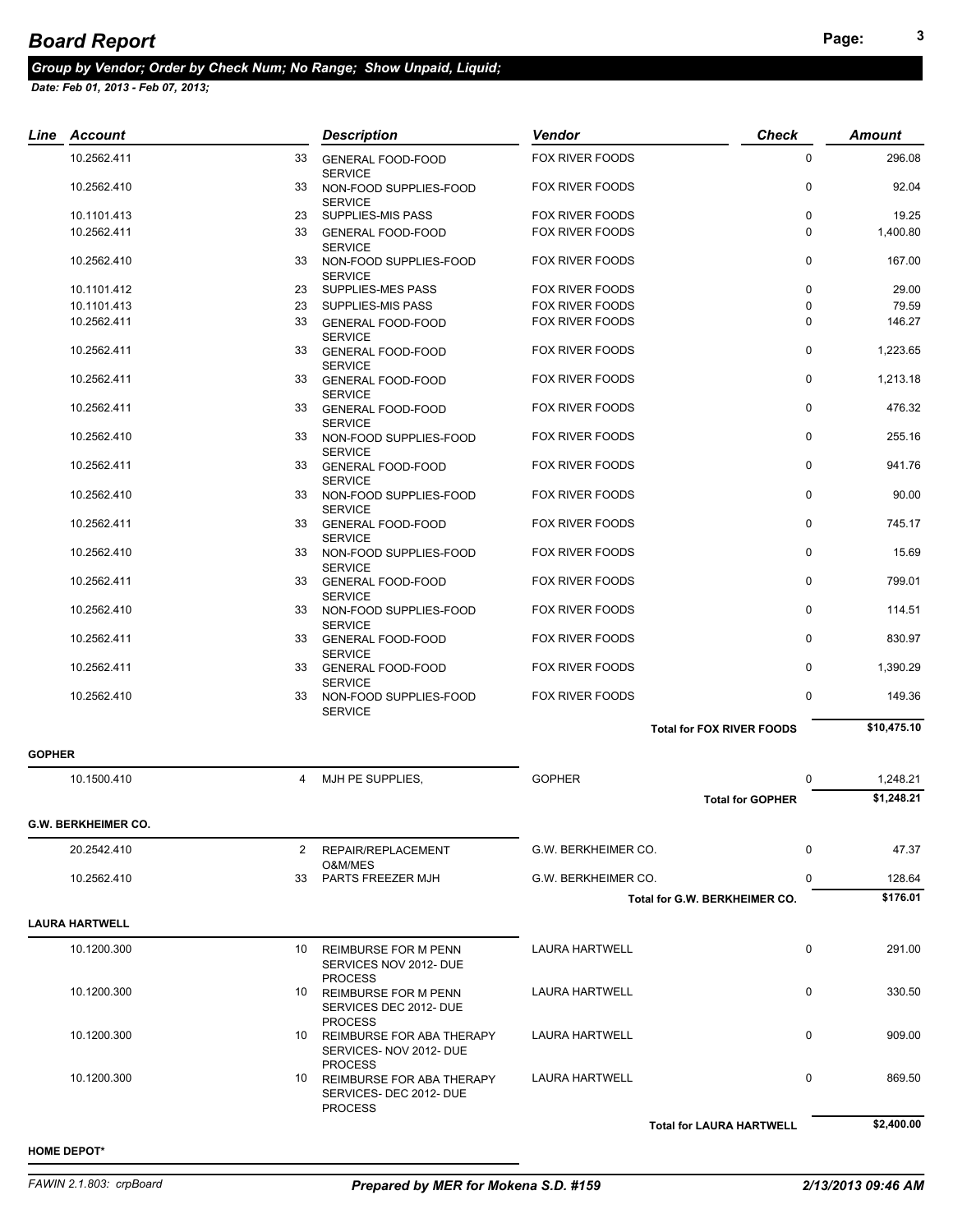## **Page: <sup>4</sup>** *Board Report*

#### *Group by Vendor; Order by Check Num; No Range; Show Unpaid, Liquid;*

| Line         | Account                          |              | <b>Description</b>                                        | <b>Vendor</b>                              | <b>Check</b>   | <b>Amount</b>      |
|--------------|----------------------------------|--------------|-----------------------------------------------------------|--------------------------------------------|----------------|--------------------|
|              | 20.2542.411                      | 2            | SUPPLIES-O&M                                              | HOME DEPOT*                                | $\mathbf 0$    | 61.03              |
|              |                                  |              | MAINTENANCE/MES                                           |                                            |                |                    |
|              | 20.2542.410                      | 31           | O&M REPAIR & REPLACEMENT                                  | HOME DEPOT*                                | $\pmb{0}$<br>0 | 39.87              |
|              | 20.2542.410                      | 31           | <b>O&amp;M REPAIR &amp; REPLACEMENT</b>                   | HOME DEPOT*                                |                | 104.96             |
|              | 20.2542.410<br>20.2542.410       | 31<br>2      | O&M REPAIR & REPLACEMENT<br>REPAIR/REPLACEMENT            | HOME DEPOT*<br>HOME DEPOT*                 | 0<br>0         | 127.27<br>67.90    |
|              | 20.2542.410                      |              | O&M/MES<br>31 CREDIT-O&M REPAIR &                         | HOME DEPOT*                                | $\mathbf 0$    | 210.42-            |
|              | 20.2542.411                      | 4            | <b>REPLACEMENT</b><br>SUPPLIES-O&M                        | HOME DEPOT*                                | 0              | 24.69              |
|              |                                  |              | MAINTENANCE/MJH                                           | Total for HOME DEPOT*                      |                | \$215.30           |
|              | <b>LIDIA HUERTA</b>              |              |                                                           |                                            |                |                    |
|              | 10.1200.300                      | 10           | <b>PURCHASE</b>                                           | <b>LIDIA HUERTA</b>                        | 0              | 850.00             |
|              |                                  |              | SERVICES-STUDENT SERVICES                                 |                                            |                |                    |
|              |                                  |              |                                                           | <b>Total for LIDIA HUERTA</b>              |                | \$850.00           |
| <b>IASBO</b> |                                  |              |                                                           |                                            |                |                    |
|              | 10.2520.332                      | 30           | J TROY- MEMBERSHIP DUES                                   | <b>IASBO</b><br><b>Total for IASBO</b>     | 0              | 640.00<br>\$640.00 |
|              | <b>ILLINOIS PUBLIC RISK FUND</b> |              |                                                           |                                            |                |                    |
|              |                                  |              |                                                           |                                            |                |                    |
|              | 80.2364.380                      | 30           | <b>COMMERCIAL LIABILITY</b><br><b>INSURANCE-WKRS COMP</b> | <b>ILLINOIS PUBLIC RISK FUND</b>           | 0              | 5,263.00           |
|              |                                  |              | FEE-FEB                                                   | <b>Total for ILLINOIS PUBLIC RISK FUND</b> |                | \$5,263.00         |
|              | <b>ILLINOIS STATE POLICE</b>     |              |                                                           |                                            |                |                    |
|              | 10.2643.318                      | 30           | <b>EMPLOYEE CRIMINAL</b>                                  | <b>ILLINOIS STATE POLICE</b>               | 0              | 31.50              |
|              |                                  |              | <b>BACKGROUND CHECK</b>                                   |                                            |                |                    |
|              |                                  |              |                                                           | <b>Total for ILLINOIS STATE POLICE</b>     |                | \$31.50            |
|              | <b>INSTITUTE EDUC'L.DEVELOP.</b> |              |                                                           |                                            |                |                    |
|              | 10.2210.314                      |              | 13 TITLE II PROF DEV,                                     | INSTITUTE EDUC'L.DEVELOP.                  | 0              | 657.00             |
|              |                                  |              |                                                           | Total for INSTITUTE EDUC'L.DEVELOP.        |                | \$657.00           |
|              | <b>INTELLIGENT SOLUTIONS</b>     |              |                                                           |                                            |                |                    |
|              | 10.2660.310                      | 5            | NETWORK SERV CALL 11/26/12                                | <b>INTELLIGENT SOLUTIONS</b>               | 0              | 180.00             |
|              |                                  |              |                                                           | <b>Total for INTELLIGENT SOLUTIONS</b>     |                | \$180.00           |
|              | <b>DEBRA KAPPEL</b>              |              |                                                           |                                            |                |                    |
|              | 10.1101.410                      | $\mathbf{2}$ | MILEAGE REIMB-BETWEEN<br><b>SCHOOLS OCT-JAN</b>           | <b>DEBRA KAPPEL</b>                        | 0              | 40.42              |
|              |                                  |              |                                                           | <b>Total for DEBRA KAPPEL</b>              |                | \$40.42            |
|              | <b>ANDREA KINSELLA-LACNY</b>     |              |                                                           |                                            |                |                    |
|              | 10.2130.410                      | $2^{\circ}$  | <b>REIMB FOR CPR CLASS FOR</b><br><b>GOTR</b>             | ANDREA KINSELLA-LACNY                      | 0              | 27.00              |
|              |                                  |              |                                                           | <b>Total for ANDREA KINSELLA-LACNY</b>     |                | \$27.00            |
|              | <b>KRYSTAL DAIRY</b>             |              |                                                           |                                            |                |                    |
|              | 10.2562.413                      | 33           | DEC 2012 MILK- FOOD SERVICE                               | <b>KRYSTAL DAIRY</b>                       | 0              | 2,228.95           |
|              | 10.2562.413                      |              | 33 JANUARY 2013 MILK- FOOD                                | <b>KRYSTAL DAIRY</b>                       | $\mathbf 0$    | 3,941.89           |
|              |                                  |              | <b>SERVICE</b>                                            | <b>Total for KRYSTAL DAIRY</b>             |                | \$6,170.84         |
|              | <b>LANTER REFRIG. DISTR. CO.</b> |              |                                                           |                                            |                |                    |
|              | 10.2562.315                      |              | 33 DELIVERY CHARGE-FOOD                                   | LANTER REFRIG. DISTR. CO.                  | 0              | 60.88              |
|              | 10.2562.315                      | 33           | <b>SERVICE</b><br>DELIVERY CHARGE-FOOD                    | LANTER REFRIG. DISTR. CO.                  | 0              | 187.62             |
|              |                                  |              | <b>SERVICE</b>                                            |                                            |                |                    |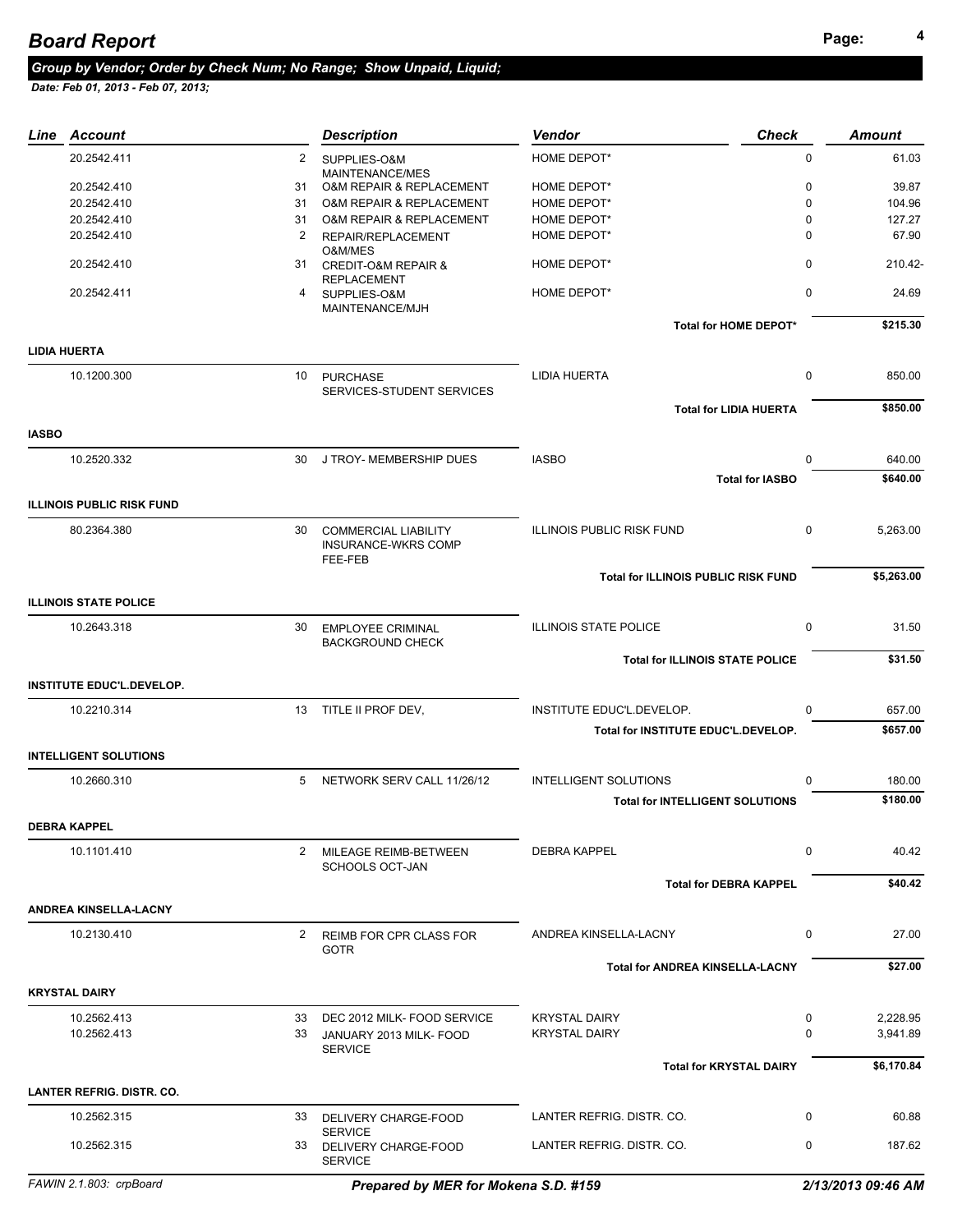|                | <b>Line Account</b>              |    | <b>Description</b>                                                    | Vendor                                     | <b>Check</b> | <b>Amount</b> |
|----------------|----------------------------------|----|-----------------------------------------------------------------------|--------------------------------------------|--------------|---------------|
|                | 10.2562.315                      | 33 | DELIVERY CHARGE-FOOD                                                  | LANTER REFRIG. DISTR. CO.                  | $\Omega$     | 130.05        |
|                | 10.2562.315                      | 33 | <b>SERVICE</b><br>DELIVERY CHARGE-FOOD<br><b>SERVICE</b>              | LANTER REFRIG. DISTR. CO.                  | $\mathbf 0$  | 248.95        |
|                |                                  |    |                                                                       | Total for LANTER REFRIG. DISTR. CO.        |              | \$627.50      |
|                |                                  |    |                                                                       |                                            |              |               |
|                | <b>LEWIS UNIVERSITY</b>          |    |                                                                       |                                            |              |               |
|                | 10.3000.230                      | 13 | NON PUBLIC TUITION<br>BENEFIT-COMM REIM/TITLE II                      | <b>LEWIS UNIVERSITY</b>                    | $\mathbf 0$  | 1,500.00      |
|                | 10.3000.230                      | 13 | NON PUBLIC TUITION<br>BENEFIT-COMM REIM/TITLE II                      | <b>LEWIS UNIVERSITY</b>                    | $\mathbf 0$  | 1,500.00      |
|                |                                  |    |                                                                       | <b>Total for LEWIS UNIVERSITY</b>          |              | \$3,000.00    |
|                | LINCOLN-WAY H.S.#210             |    |                                                                       |                                            |              |               |
|                |                                  |    |                                                                       |                                            |              |               |
|                | 40.2550.464                      | 32 | SUPPLIES-TRANSPORTATION/G<br>AS                                       | LINCOLN-WAY H.S.#210                       | $\mathbf 0$  | 6,879.34      |
|                | 20.2545.410                      | 31 | <b>VEHICLES B&amp;G GAS</b>                                           | LINCOLN-WAY H.S.#210                       | $\Omega$     | 313.17        |
|                |                                  |    |                                                                       | Total for LINCOLN-WAY H.S.#210             |              | \$7,192.51    |
|                |                                  |    |                                                                       |                                            |              |               |
|                | <b>LINDEN OAKS TUTORING SERV</b> |    |                                                                       |                                            |              |               |
|                | 10.1200.300                      | 10 | IN HOSPITAL TUTORING FOR<br>STUDENTJAN 2013                           | LINDEN OAKS TUTORING SERV                  | $\mathbf 0$  | 409.50        |
|                |                                  |    |                                                                       | <b>Total for LINDEN OAKS TUTORING SERV</b> |              | \$409.50      |
|                |                                  |    |                                                                       |                                            |              |               |
|                | <b>LINCOLN-WAY AREA SP ED</b>    |    |                                                                       |                                            |              |               |
|                | 10.4120.302                      | 10 | CO-OP SOC WORKER COSTS<br><b>MARCH 2013</b>                           | LINCOLN-WAY AREA SP ED                     | $\mathbf 0$  | 7,833.83      |
|                | 10.4120.673                      | 10 | SP ED AI COSTS                                                        | LINCOLN-WAY AREA SP ED                     | $\mathbf 0$  | 14,572.43     |
|                | 10.4120.674                      | 10 | SP ED CO-OP TUITION/IDEA                                              | LINCOLN-WAY AREA SP ED                     | $\Omega$     | 134,360.88    |
|                | 10.4120.675                      | 10 | SP ED CO-OP THERAPY CLASS                                             | LINCOLN-WAY AREA SP ED                     | $\mathbf 0$  | 22,672.43     |
|                | 10.4120.676                      | 10 | SP ED PRESCHOOL                                                       | LINCOLN-WAY AREA SP ED                     | $\mathbf 0$  | 102,279.03    |
|                | 10.4120.677                      | 10 | SP ED HEARING/VIS IMP                                                 | LINCOLN-WAY AREA SP ED                     | $\Omega$     | 6,808.49      |
|                | 40.2559.331                      | 10 | SP ED CONTRACT                                                        | LINCOLN-WAY AREA SP ED                     | $\Omega$     | 27,308.97     |
|                | 10.4120.671                      |    | <b>TRANSPORTATION</b><br>10 SP ED COOP-1:1 AIDES,<br><b>ESY/OTHER</b> | LINCOLN-WAY AREA SP ED                     | $\Omega$     | 49,222.62     |
|                |                                  |    |                                                                       | <b>Total for LINCOLN-WAY AREA SP ED</b>    |              | \$365,058.68  |
|                |                                  |    |                                                                       |                                            |              |               |
| <b>MACGILL</b> |                                  |    |                                                                       |                                            |              |               |
|                | 10.2130.410                      | 3  | <b>HEALTH OFFICE SUPPLIES</b><br>MJH,                                 | <b>MACGILL</b>                             | 0            | 65.87         |
|                |                                  |    |                                                                       | <b>Total for MACGILL</b>                   |              | \$65.87       |
|                | <b>JENNIFER MACIE</b>            |    |                                                                       |                                            |              |               |
|                | 10.1101.410                      | 2  | <b>REIMB FOR CLASSROOM</b>                                            | <b>JENNIFER MACIE</b>                      | 0            | 200.00        |
|                |                                  |    | <b>SUPPLIES</b>                                                       |                                            |              |               |
|                |                                  |    |                                                                       | <b>Total for JENNIFER MACIE</b>            |              | \$200.00      |
|                | <b>MACNEAL SCHOOL</b>            |    |                                                                       |                                            |              |               |
|                |                                  |    |                                                                       |                                            |              |               |
|                | 10.4120.678                      | 10 | PRIVATE TUITION<br><b>JAN 2013</b>                                    | <b>MACNEAL SCHOOL</b>                      | 0            | 10,863.72     |
|                |                                  |    |                                                                       | <b>Total for MACNEAL SCHOOL</b>            |              | \$10,863.72   |
|                | <b>MARK'S PLUMBING</b>           |    |                                                                       |                                            |              |               |
|                | 20.2543.410                      | 31 | PLUMBING PARTS THRUOUT                                                | <b>MARK'S PLUMBING</b>                     | 0            | 203.21        |
|                |                                  |    | <b>DISTRICT</b>                                                       |                                            |              |               |
|                |                                  |    |                                                                       | <b>Total for MARK'S PLUMBING</b>           |              | \$203.21      |
|                | <b>MCGRAW-HILL</b>               |    |                                                                       |                                            |              |               |
|                | 10.2230.410                      |    | 18 ASSESS TESTS MATERIALS,                                            | MCGRAW-HILL                                | 0            | 1,715.35      |
|                | 10.2230.410                      |    | 18 ASSESS TEST MATERIALS,                                             | MCGRAW-HILL                                | $\Omega$     | 354.92        |
|                |                                  |    |                                                                       |                                            |              |               |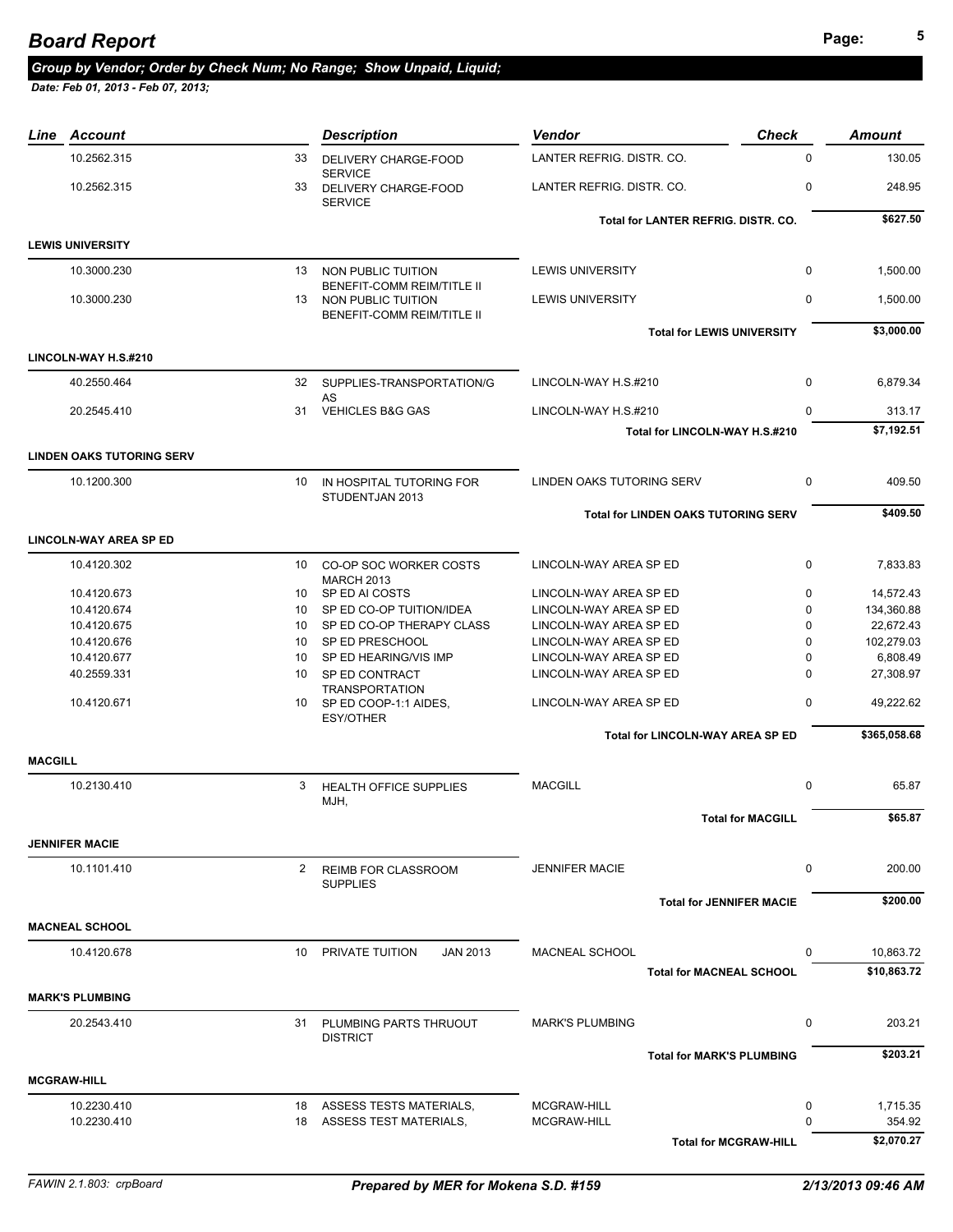## **Page: <sup>6</sup>** *Board Report*

## *Group by Vendor; Order by Check Num; No Range; Show Unpaid, Liquid;*

| Line<br>Account                    |    | <b>Description</b>                                                                   | Vendor                                     | <b>Check</b>           | Amount      |
|------------------------------------|----|--------------------------------------------------------------------------------------|--------------------------------------------|------------------------|-------------|
| <b>MEDWORKS OF NEW LENOX</b>       |    |                                                                                      |                                            |                        |             |
| 40.2550.310                        | 32 | DRIVERS ANNUAL PHYSICALS                                                             | MEDWORKS OF NEW LENOX                      | $\mathbf 0$            | 65.00       |
|                                    |    |                                                                                      | <b>Total for MEDWORKS OF NEW LENOX</b>     |                        | \$65.00     |
| <b>MIDAMERICAN ENERGY CO.</b>      |    |                                                                                      |                                            |                        |             |
| 20.2542.466                        |    | 30 MES & MIS DISTRICT BLDG<br><b>ELECTRIC</b>                                        | MIDAMERICAN ENERGY CO.                     | 0                      | 22,853.65   |
|                                    |    |                                                                                      | <b>Total for MIDAMERICAN ENERGY CO.</b>    |                        | \$22,853.65 |
| <b>MIDWEST TRANSIT EQUIPMENT</b>   |    |                                                                                      |                                            |                        |             |
| 40.2550.331                        | 32 | SERVICES-TRANSPORTATION                                                              | MIDWEST TRANSIT EQUIPMENT                  | $\mathbf 0$            | 412.47      |
| 40.2550.412                        | 32 | MAINTENANCE                                                                          | MIDWEST TRANSIT EQUIPMENT                  | $\mathbf 0$            | 37.53       |
|                                    |    | PARTS-TRANSPORTATION                                                                 |                                            |                        |             |
| 40.2550.331                        |    | 32 SERVICES-TRANSPORTATION                                                           | MIDWEST TRANSIT EQUIPMENT                  | 0                      | 450.00      |
| 40.2550.331                        | 32 | SERVICES-TRANSPORTATION                                                              | MIDWEST TRANSIT EQUIPMENT                  | 0                      | 412.47      |
| 40.2550.412                        |    | 32 MAINTENANCE<br>PARTS-TRANSPORTATION                                               | MIDWEST TRANSIT EQUIPMENT                  | 0                      | 37.53       |
| 40.2550.331                        | 32 | SERVICES-TRANSPORTATION                                                              | MIDWEST TRANSIT EQUIPMENT                  | 0                      | 47.50       |
| 40.2550.412                        | 32 | <b>MAINTENANCE</b><br>PARTS-TRANSPORTATION                                           | <b>MIDWEST TRANSIT EQUIPMENT</b>           | 0                      | 24.53       |
|                                    |    |                                                                                      | <b>Total for MIDWEST TRANSIT EQUIPMENT</b> |                        | \$1,422.03  |
| <b>MOKENA AUTO PARTS</b>           |    |                                                                                      |                                            |                        |             |
|                                    |    |                                                                                      |                                            |                        |             |
| 20.2545.410                        | 31 | WINTER PREP DUMPTRUCK                                                                | <b>MOKENA AUTO PARTS</b>                   | $\mathbf 0$            | 22.50       |
| 20.2545.410                        | 31 | <b>VEHICLE MAINT</b>                                                                 | <b>MOKENA AUTO PARTS</b>                   | $\mathbf 0$            | 37.70       |
| 20.2542.410                        | 2  | <b>SCRUBBER REPAIR/ O&amp;M/MES</b>                                                  | <b>MOKENA AUTO PARTS</b>                   | $\mathbf 0$            | 11.62       |
| 20.2545.410                        | 31 | <b>DOOR HANDLE</b>                                                                   | <b>MOKENA AUTO PARTS</b>                   | 0                      | 8.32        |
| 40.2550.412                        | 32 | <b>MAINTENANCE</b><br>PARTS-TRANSPORTATION                                           | <b>MOKENA AUTO PARTS</b>                   | 0                      | 113.88      |
| 40.2550.412                        | 32 | <b>MAINTENANCE</b><br>PARTS-TRANSPORTATION                                           | <b>MOKENA AUTO PARTS</b>                   | $\mathbf 0$            | 3.80        |
|                                    |    |                                                                                      | <b>Total for MOKENA AUTO PARTS</b>         |                        | \$197.82    |
| <b>MOKENA ELEM ACTIVITY ACCT</b>   |    |                                                                                      |                                            |                        |             |
| 10.1101.410                        | 2  | REIMB STUDENT ACT AC                                                                 | MOKENA ELEM ACTIVITY ACCT                  | $\mathbf 0$            | 195.10      |
|                                    |    | <b>SUPPLIES</b>                                                                      |                                            |                        |             |
|                                    |    |                                                                                      | <b>Total for MOKENA ELEM ACTIVITY ACCT</b> |                        | \$195.10    |
| <b>MOKENA INTERM. SCHOOL</b>       |    |                                                                                      |                                            |                        |             |
| 10.1920                            | 74 | <b>REIMB FOR INTRAMURALS</b><br>T-SHIRTS \$ INCLUDED IN PAY<br>TO PLAY ACTIVITY FEES | MOKENA INTERM. SCHOOL                      | $\mathbf 0$            | 434.00      |
|                                    |    |                                                                                      | <b>Total for MOKENA INTERM. SCHOOL</b>     |                        | \$434.00    |
| <b>MOKENA JUNIOR HIGH SCHOOL</b>   |    |                                                                                      |                                            |                        |             |
| 10.1500.640                        | 4  | REIMB FOR 12-13 IESA<br><b>REGISTRATION FEES</b>                                     | MOKENA JUNIOR HIGH SCHOOL                  | 0                      | 915.00      |
|                                    |    |                                                                                      | <b>Total for MOKENA JUNIOR HIGH SCHOOL</b> |                        | \$915.00    |
| <b>MOKENA SCH.DIST.159</b>         |    |                                                                                      |                                            |                        |             |
| 10.1251.300                        |    | 11 PURCH SERV-TITLE I PROF<br>DEVELOPMENT PARTIAL REG<br><b>FEES 5 STUDENTS</b>      | MOKENA SCH.DIST.159                        | $\mathbf 0$            | 300.00      |
|                                    |    |                                                                                      | <b>Total for MOKENA SCH.DIST.159</b>       |                        | \$300.00    |
| <b>NASCO</b>                       |    |                                                                                      |                                            |                        |             |
| 10.1102.410                        | 4  | STUDENT BACTERIA EXPERIM<br>KIT,                                                     | <b>NASCO</b>                               | 0                      | 132.86      |
|                                    |    |                                                                                      |                                            | <b>Total for NASCO</b> | \$132.86    |
|                                    |    |                                                                                      |                                            |                        |             |
| <b>NEW LENOX MAIL &amp; PARCEL</b> |    |                                                                                      |                                            |                        |             |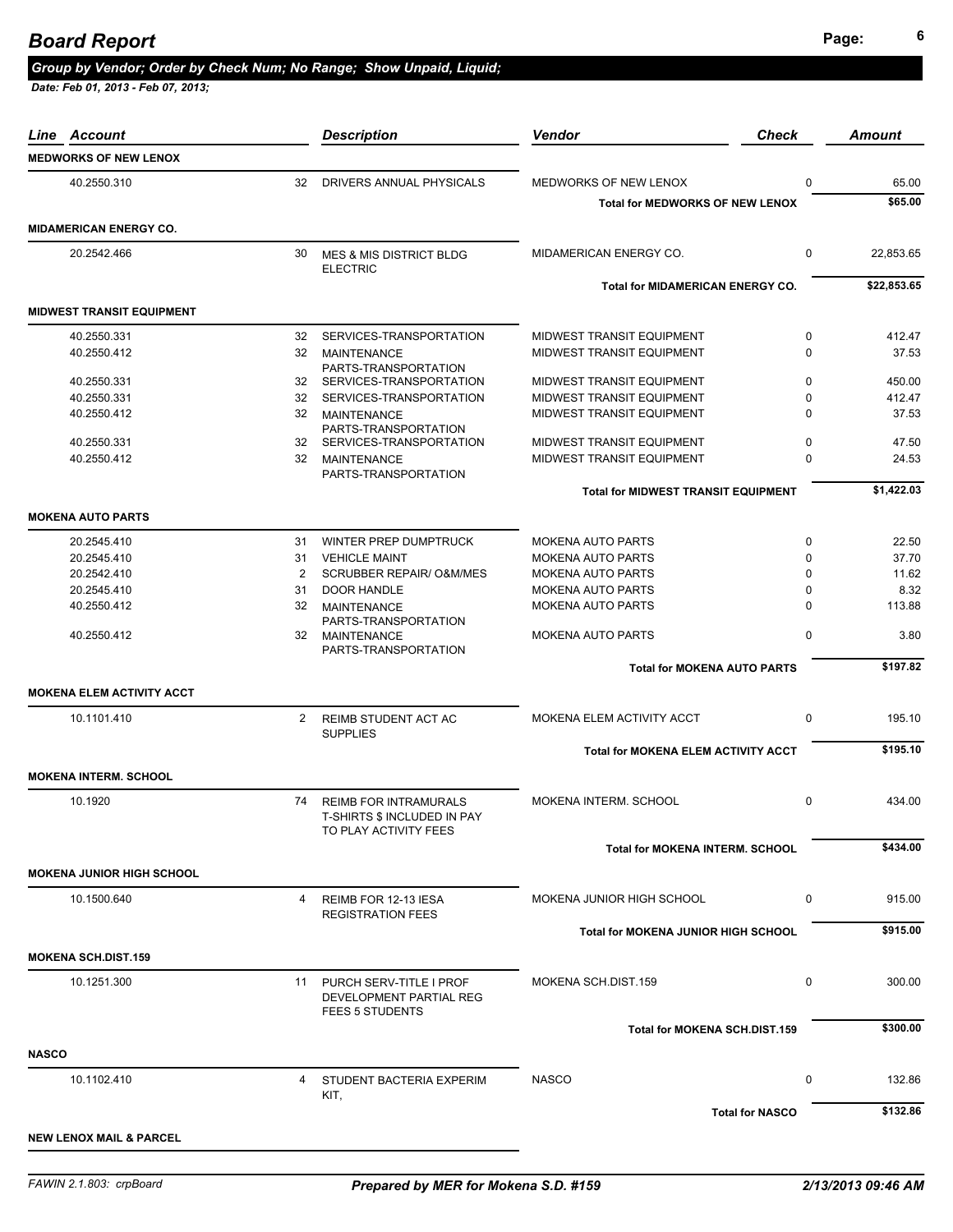|                  | Line Account                         |                | <b>Description</b>                                            | <b>Check</b><br><b>Vendor</b>                  |             | <b>Amount</b> |
|------------------|--------------------------------------|----------------|---------------------------------------------------------------|------------------------------------------------|-------------|---------------|
|                  | 10.2321.410                          | 21             | ADDTL NAME TAGS BOARD<br><b>PRES</b>                          | <b>NEW LENOX MAIL &amp; PARCEL</b>             | $\Omega$    | 17.00         |
|                  |                                      |                |                                                               | <b>Total for NEW LENOX MAIL &amp; PARCEL</b>   |             | \$17.00       |
| <b>NICOR GAS</b> |                                      |                |                                                               |                                                |             |               |
|                  | 20.2542.460                          | 30             | <b>DISTRICT HEATING/GAS</b>                                   | <b>NICOR GAS</b>                               | 0           | 7,245.89      |
|                  |                                      |                |                                                               | <b>Total for NICOR GAS</b>                     |             | \$7,245.89    |
|                  | NU WAY DISPOSAL SERVICE              |                |                                                               |                                                |             |               |
|                  | 20.2542.320                          | 31             | MONTHLY REFUSE FOR                                            | NU WAY DISPOSAL SERVICE                        | $\mathbf 0$ | 1,591.66      |
|                  |                                      |                | <b>JANUARY</b>                                                | Total for NU WAY DISPOSAL SERVICE              |             | \$1,591.66    |
|                  | <b>OTIS ELEVATOR COMPANY</b>         |                |                                                               |                                                |             |               |
|                  | 20.2542.323                          | $\overline{2}$ | SERVICE FOR FEB-O&M                                           | OTIS ELEVATOR COMPANY                          | $\mathbf 0$ | 153.05        |
|                  |                                      |                | MAINTENANCE/MES                                               |                                                |             |               |
|                  |                                      |                |                                                               | <b>Total for OTIS ELEVATOR COMPANY</b>         |             | \$153.05      |
|                  | <b>PROSHRED SECURITY</b>             |                |                                                               |                                                |             |               |
|                  | 10.2319.350                          | 21             | SHREDDING DISTRICT<br><b>SERVICES</b>                         | PROSHRED SECURITY                              | $\mathbf 0$ | 120.00        |
|                  |                                      |                |                                                               | <b>Total for PROSHRED SECURITY</b>             |             | \$120.00      |
|                  | <b>QUILL CORPORATION</b>             |                |                                                               |                                                |             |               |
|                  | 10.1101.410                          | 3              | PO Liquidation Entry                                          | <b>QUILL CORPORATION</b>                       | 0           | 238.96        |
|                  | 10.1102.410                          | $\overline{4}$ | MJH SUPPLIES,                                                 | <b>QUILL CORPORATION</b>                       | $\Omega$    | 128.93        |
|                  |                                      |                |                                                               | <b>Total for QUILL CORPORATION</b>             |             | \$367.89      |
|                  | <b>RIVERSIDE CORPORATE HEALT</b>     |                |                                                               |                                                |             |               |
|                  | 40.2550.412                          | 32             | DRIVERS DRUG SCREN                                            | RIVERSIDE CORPORATE HEALT                      | $\Omega$    | 18.00         |
|                  |                                      |                |                                                               | <b>Total for RIVERSIDE CORPORATE HEALT</b>     |             | \$18.00       |
|                  | <b>RIVERSIDE PUBLISHING CO.</b>      |                |                                                               |                                                |             |               |
|                  | 10.2230.410                          | 18             | COG AT TESTS,                                                 | RIVERSIDE PUBLISHING CO.                       | 0           | 1,250.82      |
|                  |                                      |                |                                                               | Total for RIVERSIDE PUBLISHING CO.             |             | \$1,250.82    |
|                  | <b>JANET SANDERS</b>                 |                |                                                               |                                                |             |               |
|                  | 10.1101.691                          |                | 5 ACTIVITY FEE REFUND -<br><b>TRACK</b>                       | <b>JANET SANDERS</b>                           | $\mathbf 0$ | 100.00        |
|                  |                                      |                |                                                               | <b>Total for JANET SANDERS</b>                 |             | \$100.00      |
|                  | <b>SCARIANO HIMES &amp; PETRARCA</b> |                |                                                               |                                                |             |               |
|                  | 10.2310.318                          | 20             | <b>DISTRICT LEGAL SERVICES</b>                                | <b>SCARIANO HIMES &amp; PETRARCA</b>           | $\mathbf 0$ | 265.65        |
|                  | 10.2310.318                          | 20             | <b>DEC 2012</b><br><b>DISTRICT LEGAL</b><br>SERVICES-JAN 2013 | <b>SCARIANO HIMES &amp; PETRARCA</b>           | 0           | 1,376.55      |
|                  |                                      |                |                                                               | <b>Total for SCARIANO HIMES &amp; PETRARCA</b> |             | \$1,642.20    |
|                  | <b>SCHOLASTIC, INC.</b>              |                |                                                               |                                                |             |               |
|                  | 10.1102.412                          | $\overline{4}$ | MJHS CLASSROOM MAGAZINES                                      | SCHOLASTIC, INC.                               | 0           | 4,266.48      |
|                  |                                      |                |                                                               | Total for SCHOLASTIC, INC.                     |             | \$4,266.48    |
|                  | <b>SCHOOL NURSE SUPPLY</b>           |                |                                                               |                                                |             |               |
|                  | 10.2130.550                          | $\overline{4}$ | MJH HEALTH OFFICE BED,                                        | <b>SCHOOL NURSE SUPPLY</b>                     | 0           | 740.00        |
|                  |                                      |                |                                                               | <b>Total for SCHOOL NURSE SUPPLY</b>           |             | \$740.00      |
|                  | <b>SILVESTRI PRINTING INC</b>        |                |                                                               |                                                |             |               |
|                  | 10.1102.410                          | 4              | DISPL REFERRAL SLIPS,                                         | SILVESTRI PRINTING INC                         | $\Omega$    | 378.00        |
|                  |                                      |                |                                                               | <b>Total for SILVESTRI PRINTING INC</b>        |             | \$378.00      |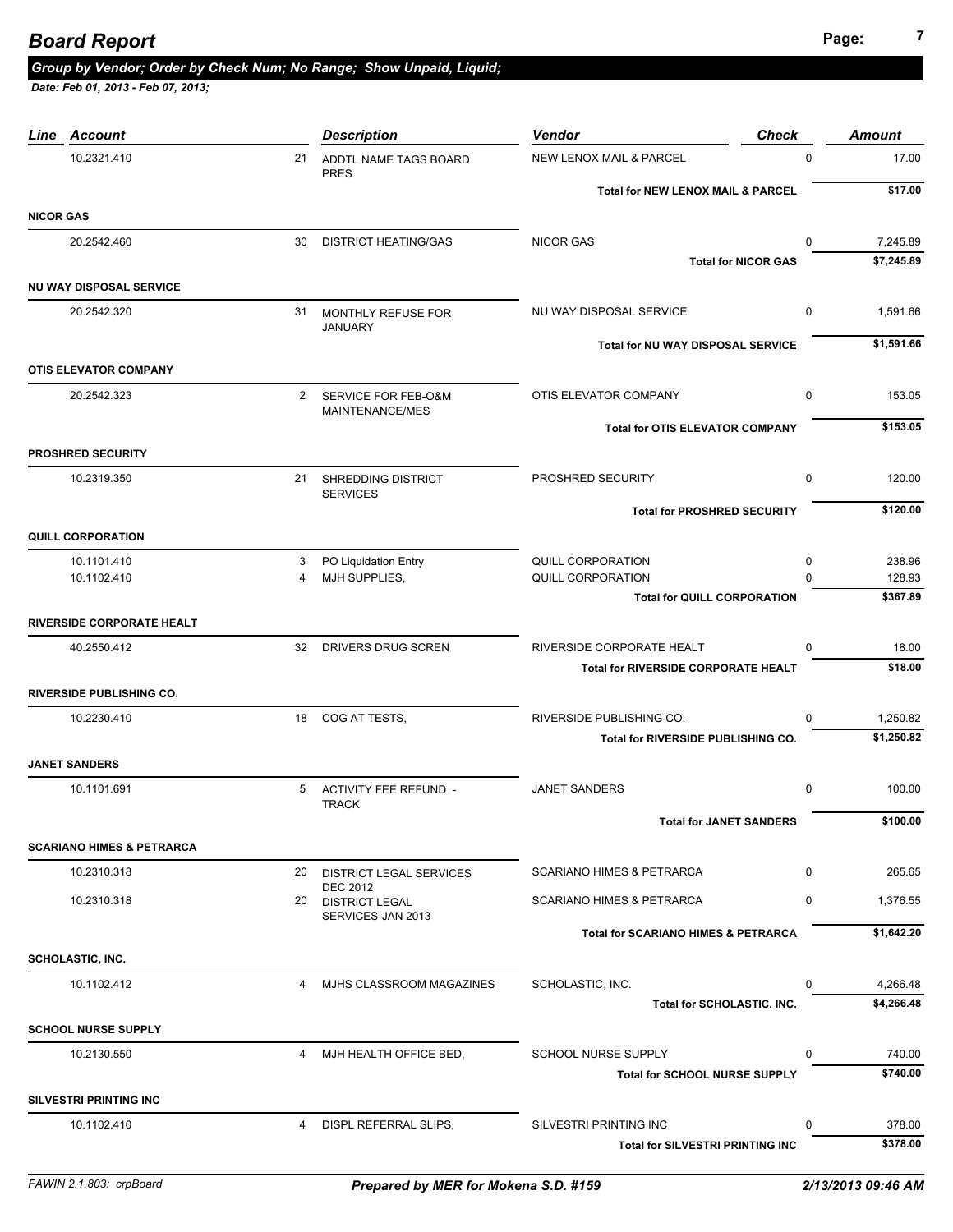## **Page: <sup>8</sup>** *Board Report*

## *Group by Vendor; Order by Check Num; No Range; Show Unpaid, Liquid;*

 *Date: Feb 01, 2013 - Feb 07, 2013;* 

| Line Account                    |                | <b>Description</b>                             | <b>Vendor</b><br><b>Check</b>                        |                            | Amount           |
|---------------------------------|----------------|------------------------------------------------|------------------------------------------------------|----------------------------|------------------|
| SOUTH SIDE CONTROL SUPPLY       |                |                                                |                                                      |                            |                  |
| 20.2542.410                     | $\overline{4}$ | REPAIR/REPLACEMENT<br>THERMOSTAT O&M/MJH       | SOUTH SIDE CONTROL SUPPLY                            | $\mathbf 0$                | 242.83           |
|                                 |                |                                                | Total for SOUTH SIDE CONTROL SUPPLY                  |                            | \$242.83         |
| <b>SR PRODUCTS</b>              |                |                                                |                                                      |                            |                  |
| 20.2543.410                     | 31             | <b>REPAIR PATCH FOR ROOFS</b>                  | <b>SR PRODUCTS</b>                                   | $\mathbf 0$                | 212.50           |
|                                 |                |                                                | <b>Total for SR PRODUCTS</b>                         |                            | \$212.50         |
| <b>STAFF DEV. FOR EDUCATORS</b> |                |                                                |                                                      |                            |                  |
|                                 |                |                                                |                                                      |                            |                  |
| 10.2210.314<br>10.2210.314      | 13<br>13       | PROF DEVLOP TITLE II,<br>PROF DEVLOP TITILE II | STAFF DEV. FOR EDUCATORS<br>STAFF DEV. FOR EDUCATORS | $\mathbf 0$<br>$\mathbf 0$ | 199.00<br>199.00 |
|                                 |                | MELNYCZENKO,                                   |                                                      |                            |                  |
|                                 |                |                                                | <b>Total for STAFF DEV. FOR EDUCATORS</b>            |                            | \$398.00         |
| STI - ILLINOIS, INC.            |                |                                                |                                                      |                            |                  |
| 10.2510.410                     | 30             | ANNUAL LICENSING FEE 3/2013                    | STI - ILLINOIS, INC.                                 | 0                          | 1,010.00         |
|                                 |                | $-2/2014$                                      |                                                      |                            |                  |
|                                 |                |                                                | Total for STI - ILLINOIS, INC.                       |                            | \$1,010.00       |
| <b>SUN TIMES MEDIA</b>          |                |                                                |                                                      |                            |                  |
| 10.2310.332                     | 20             | <b>LEGAL AD BID NOTICE</b>                     | <b>SUN TIMES MEDIA</b>                               | 0                          | 17.52            |
|                                 |                |                                                | <b>Total for SUN TIMES MEDIA</b>                     |                            | \$17.52          |
| <b>STREAMWOOD BEH HEALTH</b>    |                |                                                |                                                      |                            |                  |
| 10.1200.300                     | 10             |                                                | STREAMWOOD BEH HEALTH                                | $\mathbf 0$                | 315.00           |
|                                 |                | <b>PURCHASE</b><br>SERVICES-STUDENT SERVICES   |                                                      |                            |                  |
|                                 |                |                                                | <b>Total for STREAMWOOD BEH HEALTH</b>               |                            | \$315.00         |
| <b>MORGAN TEICHMILLER</b>       |                |                                                |                                                      |                            |                  |
| 10.2130.410                     | $\overline{2}$ | <b>CPR TRAINING GOTR</b>                       | <b>MORGAN TEICHMILLER</b>                            | 0                          | 27.00            |
| 10.1101.410                     | 2              | <b>REIMB FOR CLASSROOM</b>                     | <b>MORGAN TEICHMILLER</b>                            | $\mathbf 0$                | 200.00           |
|                                 |                | SUPPLIES-MES SCHOOL                            |                                                      |                            |                  |
|                                 |                |                                                | <b>Total for MORGAN TEICHMILLER</b>                  |                            | \$227.00         |
| <b>THERMOSYSTEMS INC</b>        |                |                                                |                                                      |                            |                  |
| 20.2542.550                     | $2^{\circ}$    | COUPLERS UNIVENTS,                             | THERMOSYSTEMS INC                                    | 0                          | 1,123.93         |
|                                 |                |                                                | <b>Total for THERMOSYSTEMS INC</b>                   |                            | \$1,123.93       |
| <b>TRANE</b>                    |                |                                                |                                                      |                            |                  |
| 20.2542.410                     | 4              | REPAIR/REPLACEMENT BELTS                       | TRANE                                                | 0                          | 42.62            |
|                                 |                | O&M/MJH                                        |                                                      |                            |                  |
|                                 |                |                                                | <b>Total for TRANE</b>                               |                            | \$42.62          |
| <b>TRANSPORT TOWING, INC.</b>   |                |                                                |                                                      |                            |                  |
| 40.2550.331                     |                | 32 2 SAFETY LANE CHECKS                        | TRANSPORT TOWING, INC.                               | $\mathbf 0$                | 60.00            |
|                                 |                |                                                | Total for TRANSPORT TOWING, INC.                     |                            | \$60.00          |
| <b>VERIZON WIRELESS</b>         |                |                                                |                                                      |                            |                  |
| 20.2542.340                     | 30             | <b>DISTRICT TELEPHONES</b>                     | <b>VERIZON WIRELESS</b>                              | 0                          | 365.96           |
| 10.2562.310                     | 33             | FOOD SER CELLPHONES                            | <b>VERIZON WIRELESS</b>                              | $\mathbf 0$                | 35.21            |
| 10.2410.332                     | 2              | <b>MES CELLPHONES</b>                          | <b>VERIZON WIRELESS</b>                              | $\mathbf 0$                | 121.86           |
| 10.2410.332                     | 3              | <b>MIS CELLPHONES</b>                          | <b>VERIZON WIRELESS</b>                              | 0                          | 60.12            |
| 10.2410.332                     | $\overline{4}$ | MJH CELLPHONES                                 | <b>VERIZON WIRELESS</b>                              | $\mathbf 0$                | 158.17           |
| 10.1200.300                     | 10             | SPEC ED CELLPHONES                             | <b>VERIZON WIRELESS</b>                              | 0                          | 59.94            |
| 40.2550.331                     | 32             | <b>TRANSP CELLPHONES</b>                       | <b>VERIZON WIRELESS</b>                              | $\Omega$                   | 34.73            |
|                                 |                |                                                |                                                      |                            |                  |

**VILLAGE OF MOKENA**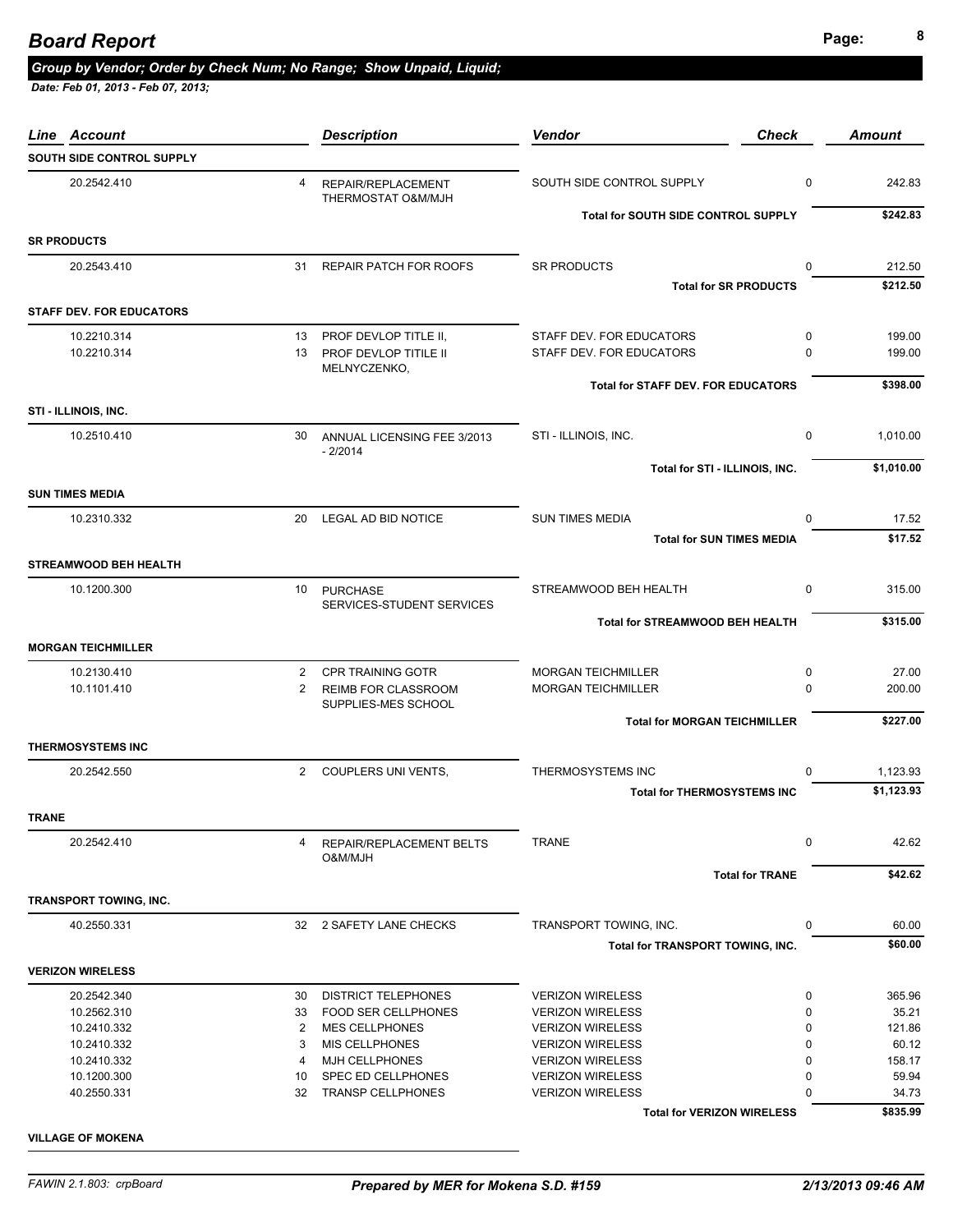# **Page: Page: 9** *Page:* **<b>9** *Page:* **Page: 9** *Page:* **9** *Page:* **9** *Page:* **<b>9** *Page:*

#### *Group by Vendor; Order by Check Num; No Range; Show Unpaid, Liquid;*

| Line        | Account                         |                | <b>Description</b>                                     | <b>Vendor</b>                      | <b>Check</b>                    | <b>Amount</b> |
|-------------|---------------------------------|----------------|--------------------------------------------------------|------------------------------------|---------------------------------|---------------|
|             | 20.2542.370                     | 31             | MES NW UTILITIES-WATER &                               | <b>VILLAGE OF MOKENA</b>           | $\mathbf 0$                     | 258.77        |
|             | 20.2542.370                     | 31             | <b>SEWER</b><br>MES CENT E- UTILITIES-WATER<br>& SEWER | <b>VILLAGE OF MOKENA</b>           | 0                               | 453.16        |
|             | 20.2542.370                     | 31             | <b>MES CENTRAL</b><br>-UTILITIES-WATER & SEWER         | <b>VILLAGE OF MOKENA</b>           | 0                               | 502.21        |
|             | 20.2542.370                     | 31             | MIS - UTILITIES-WATER &<br><b>SEWER</b>                | <b>VILLAGE OF MOKENA</b>           | $\mathbf{0}$                    | 384.49        |
|             | 20.2542.370                     |                | 31 MJH- UTILITIES-WATER &<br><b>SEWER</b>              | <b>VILLAGE OF MOKENA</b>           | 0                               | 680.31        |
|             |                                 |                |                                                        | <b>Total for VILLAGE OF MOKENA</b> |                                 | \$2,278.94    |
|             | <b>VOYAGEUR SALES</b>           |                |                                                        |                                    |                                 |               |
|             | 10.2130.410                     | $\overline{2}$ | <b>CHAIR FOR MES NURSE</b>                             | <b>VOYAGEUR SALES</b>              | $\Omega$                        | 104.00        |
|             |                                 |                |                                                        |                                    | <b>Total for VOYAGEUR SALES</b> | \$104.00      |
|             | <b>VISION SERVICE PLAN (IL)</b> |                |                                                        |                                    |                                 |               |
|             | 10.1101.222                     | 35             | VISION INS-PREMIUMS                                    | VISION SERVICE PLAN (IL)           | $\Omega$                        | 1,109.18      |
|             |                                 |                |                                                        | Total for VISION SERVICE PLAN (IL) |                                 | \$1,109.18    |
|             | WILL CTY REGL OFC OF ED         |                |                                                        |                                    |                                 |               |
|             | 10.2643.318                     | 30             | <b>EMPLOYEE CRIMINAL</b><br><b>BACKGROUND CHECK</b>    | WILL CTY REGL OFC OF ED            | $\mathbf{0}$                    | 49.00         |
|             |                                 |                |                                                        | Total for WILL CTY REGL OFC OF ED  |                                 | \$49.00       |
| <b>WSSP</b> |                                 |                |                                                        |                                    |                                 |               |
|             | 10.2210.314                     | 13             | 2/22/13 WORKSHOP BIDINGER &<br><b>BOLDMAN</b>          | <b>WSSP</b>                        | $\mathbf{0}$                    | 40.00         |
|             |                                 |                |                                                        |                                    | <b>Total for WSSP</b>           | \$40.00       |